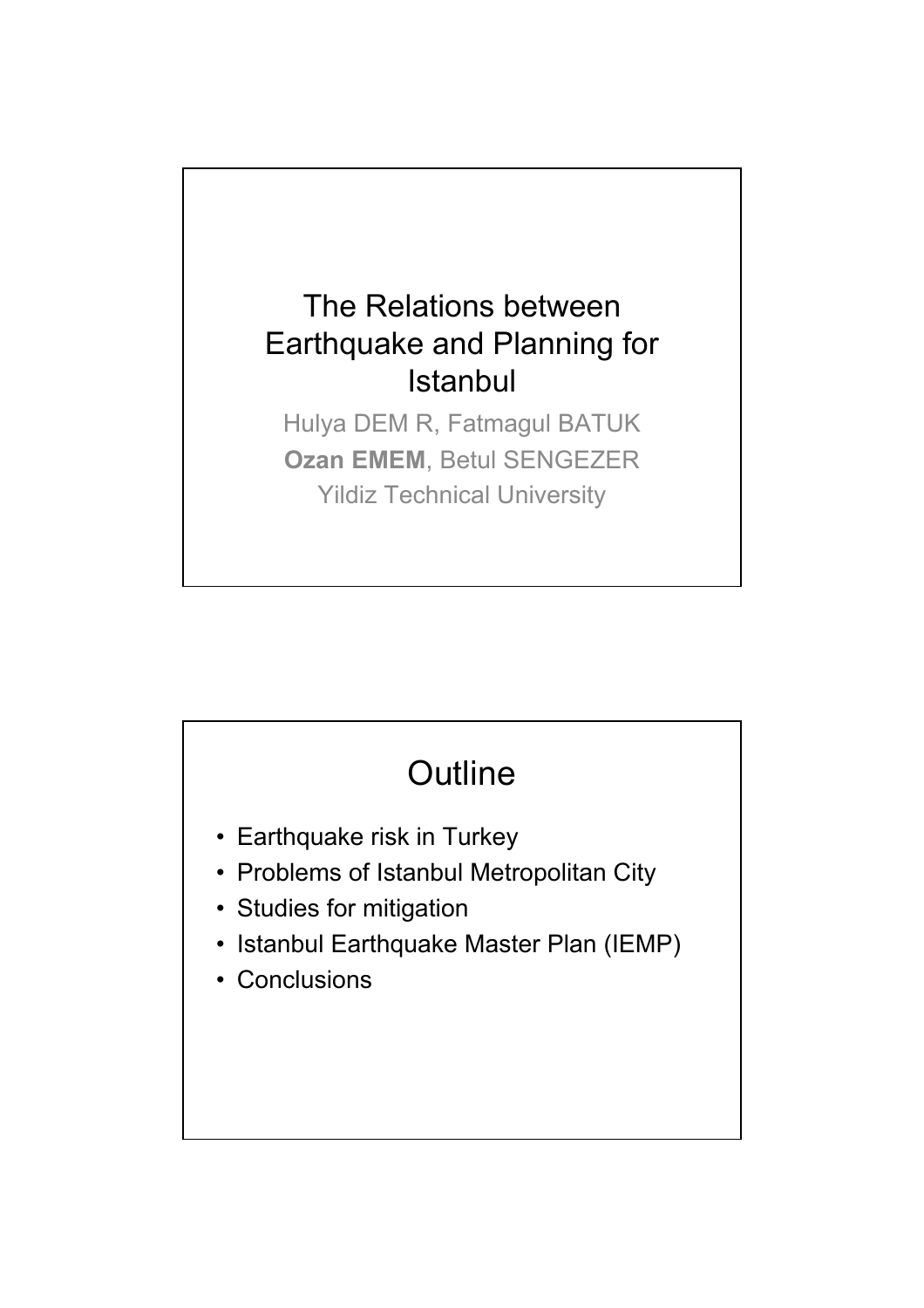

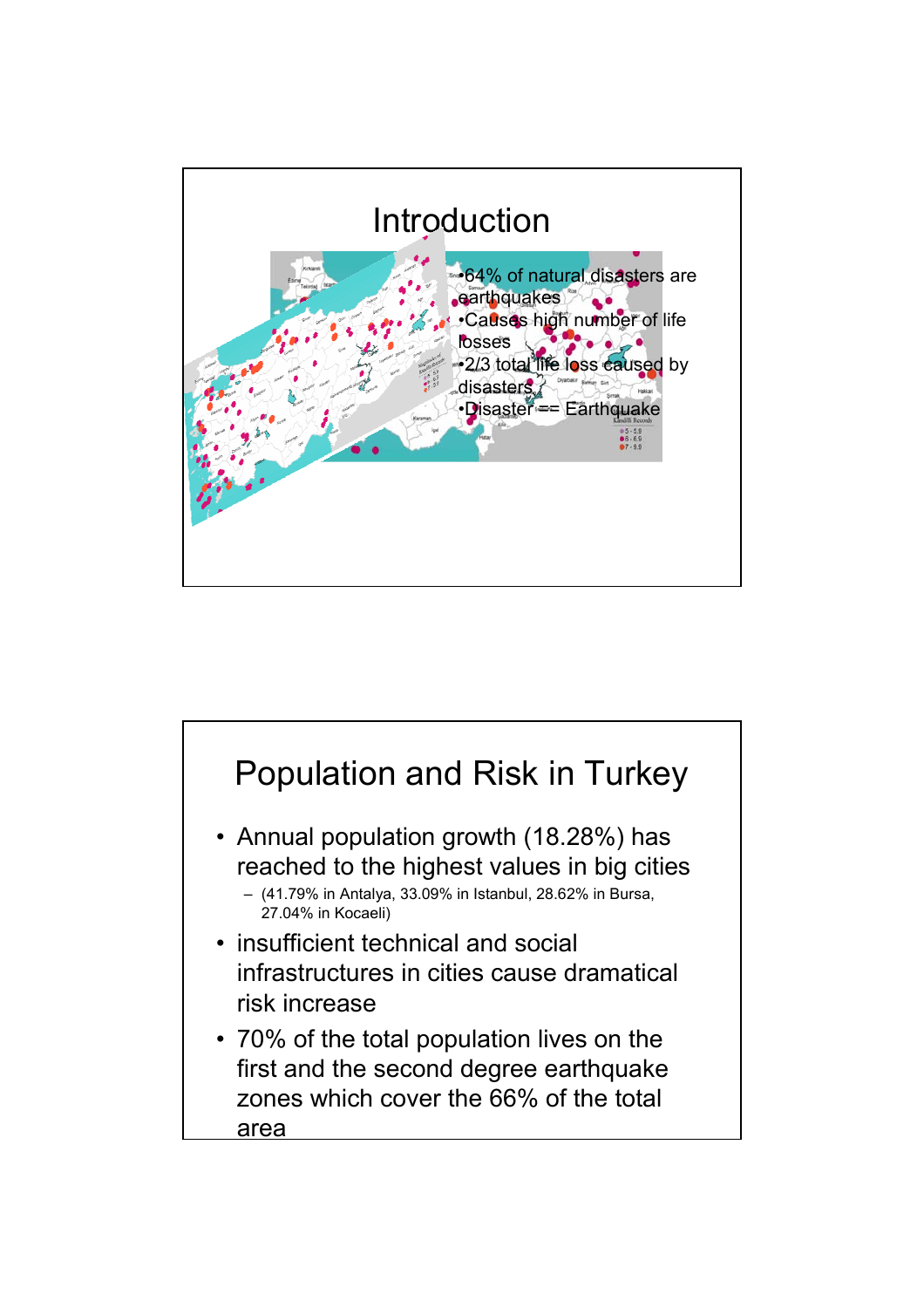| <b>Date</b> | Statistics of dead/damage<br><b>Location</b> | Magnitude | <b>Dead/Damaged</b><br><b>Building</b> |
|-------------|----------------------------------------------|-----------|----------------------------------------|
| 10.07.1894  | Istanbul                                     | 7.0       | 474/387                                |
| 08.11.1901  | Erzurum                                      | 6.1       | 500/10.000                             |
| 28.04.1903  | Malazgirt                                    | 6.7       | 2.626/4500                             |
| 28.04.1903  | Patnos                                       | 6.3       | 3.560/12.000                           |
| 04.12.1905  | Malatya                                      | 6.8       | 500/5.000                              |
| 09.02.1909  | Menderes                                     | 6.3       | 500/5.000                              |
| 03.10.1914  | Burdur                                       | 7.1       | 4.000/17.000                           |
| 24.01.1916  | Tokat                                        | 7.1       | 500/5.000                              |
| 18.11.1919  | Soma                                         | 6.9       | 3.000/16.000                           |
| 06.05.1930  | Hakkâri                                      | 7.2       | 2.514/3.000                            |
| 26.12.1939  | Erzincan                                     | 7.9       | 32.962/116720                          |
| 20.12.1942  | Niksar                                       | 7.0       | 3.000/32.000                           |
| 26.11.1943  | Tosya                                        | 7.2       | 2824/25.000                            |
| 01.02.1944  | Gerede                                       | 7.2       | 3.959/20.865                           |
| 17.08.1949  | Karliova                                     | 7.0       | 450/3.000                              |
| 19.08.1966  | Varto                                        | 6.9       | 2.394/20.007                           |
| 28.03.1970  | Gediz                                        | 7.2       | 1.086/9452                             |
| 22.05.1971  | Bingöl                                       | 6.7       | 878/5.617                              |
| 06.09.1975  | Lice                                         | 6.9       | 2.398/8.149                            |
| 24.11.1976  | Caldıran                                     | 7.2       | 3840/9552                              |
| 30.10.1983  | Horasan                                      | 6.8       | 1.155/3.241                            |
| 13.03.1992  | Erzincan                                     | 6.8       | 653/6.702                              |
| 17.08.1999  | zmit-Gölcük                                  | 7.4       | 16986+/~500000                         |
| 12.11.1999  | Düzce                                        | 7.2       | 845/~18000                             |

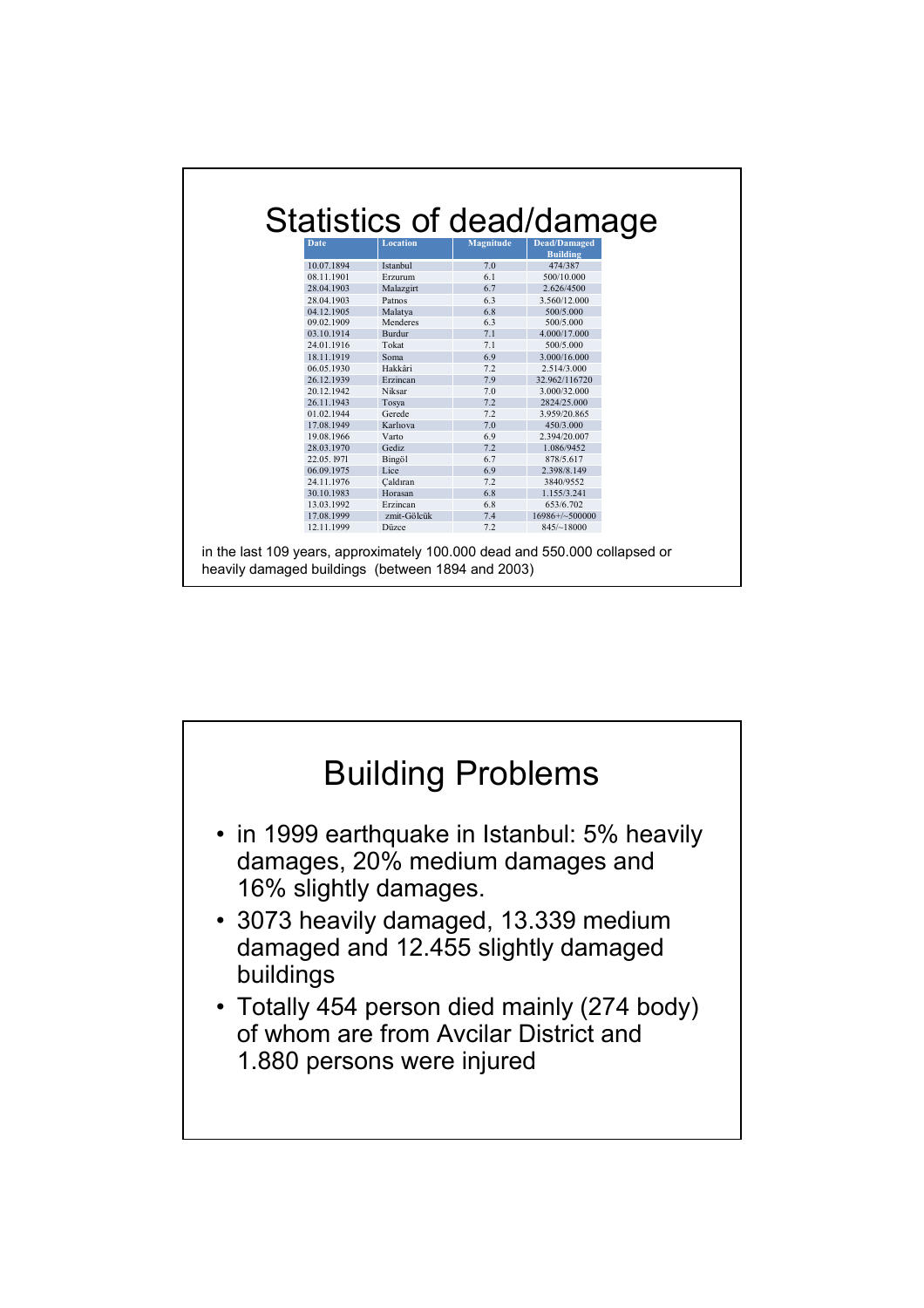# Building Problems

- There are 724609 buildings according to the year 2000 data, and 80% of the buildings -that has actually been in usehave **no building usage permissions**.
- There are high risks for some social house instances due to the location decisions based on the land formation deformations.
- **The weak technical quality** is a very common problem for building cooperatives.

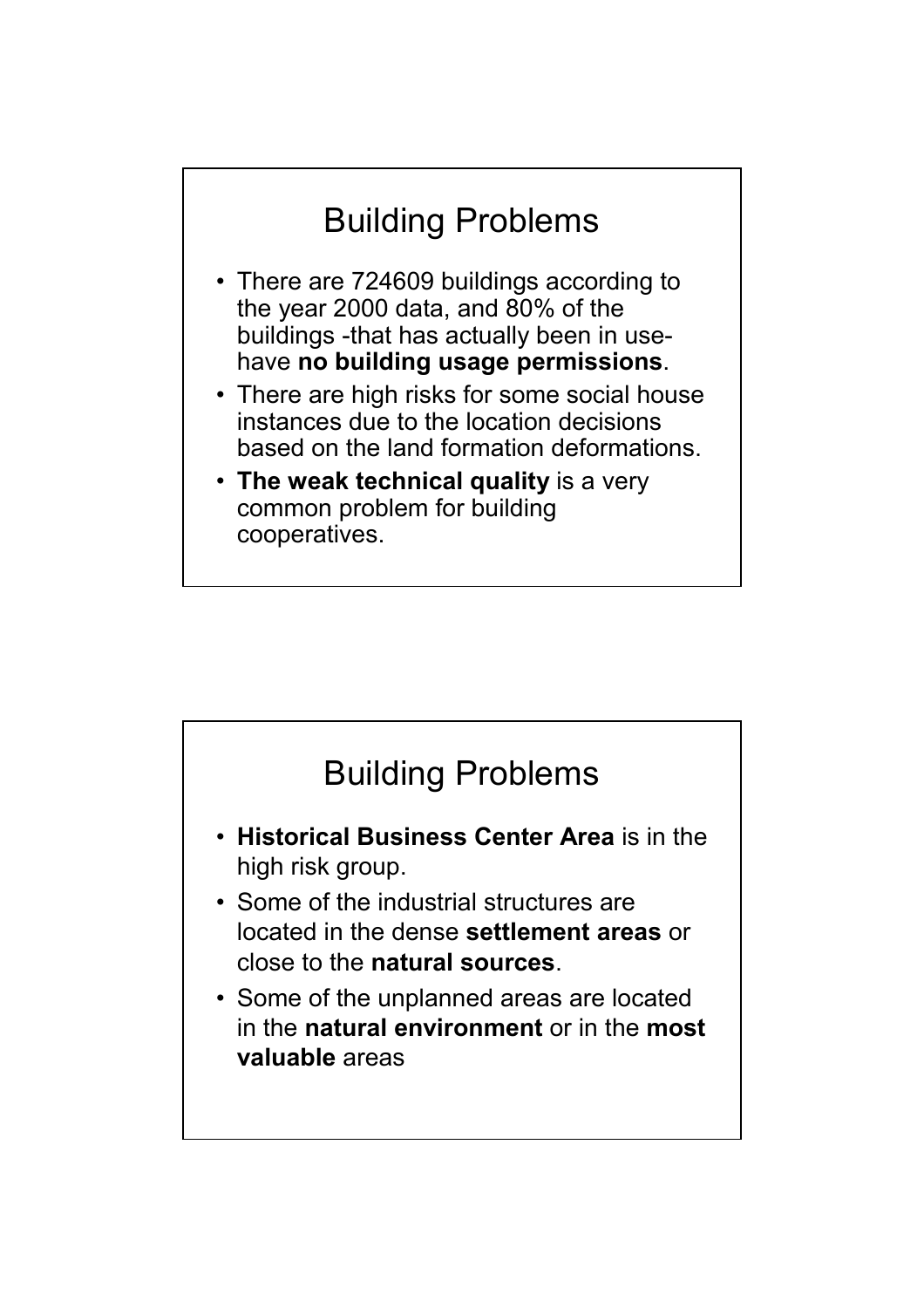### **National Earthquake Damage Reduction Strategy**

- The strategy was constituted in accordance with the Prime Ministry **Circular**
- published as "National Earthquake Damage Reduction Strategy Report" of National Earthquake Council
- includes long and short term earthquake damage reduction studies

### **National Earthquake Damage Reduction Strategy**

- the precautions were defined as principles
- it did not include the studies about the earthquake damage reduction
- human factor was neglected
- it did not define any strategy for settlements
- it neglects the importance of Istanbul City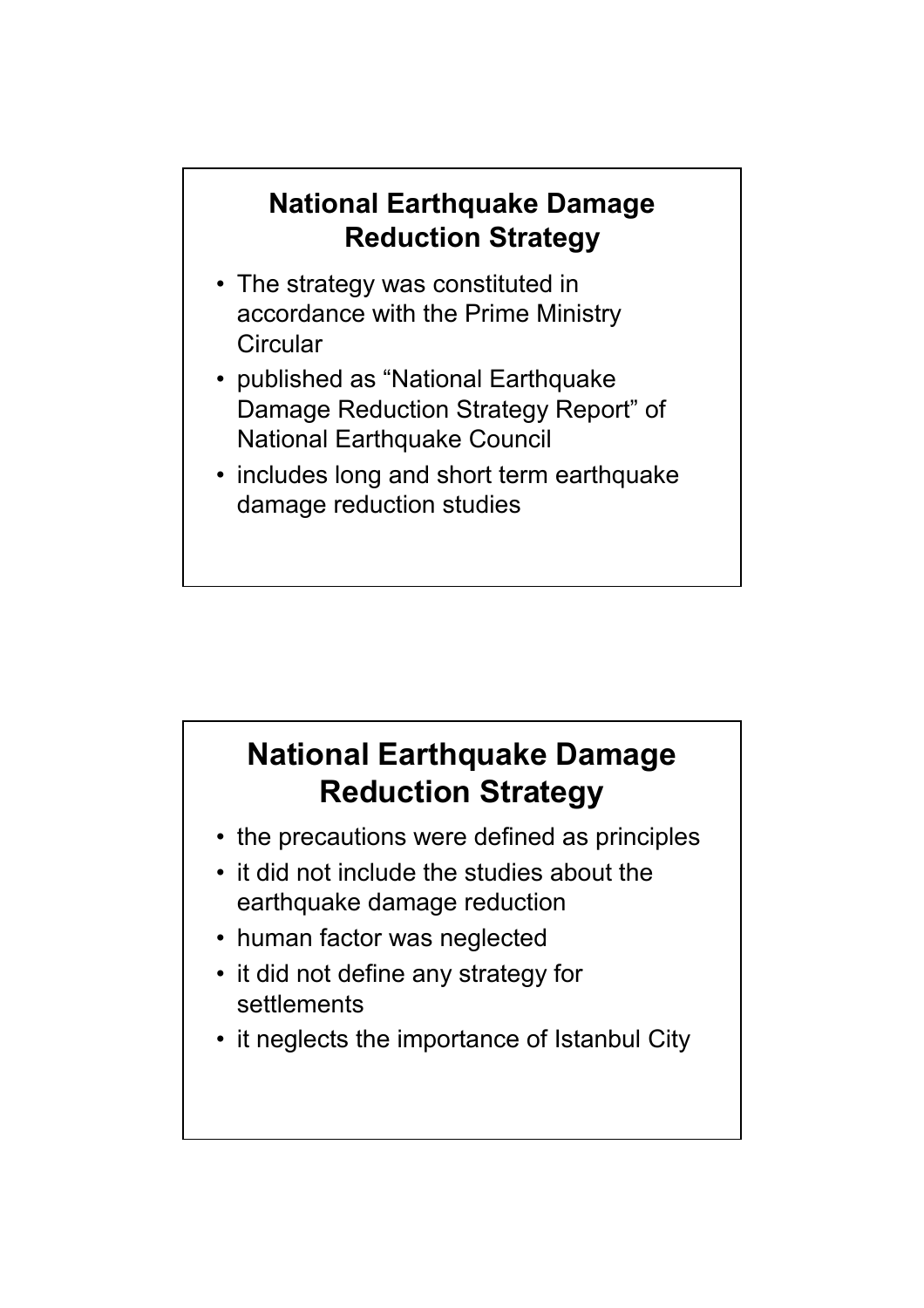### **The Study on A Disaster Prevention/ Mitigation Basic Plan**

- Istanbul Metropolitan Municipality (IMM) and Japan International Cooperation Agency (JICA)
- Aimed to examine the buildings and the possible damage possibilities of infrastructures **in macro level**

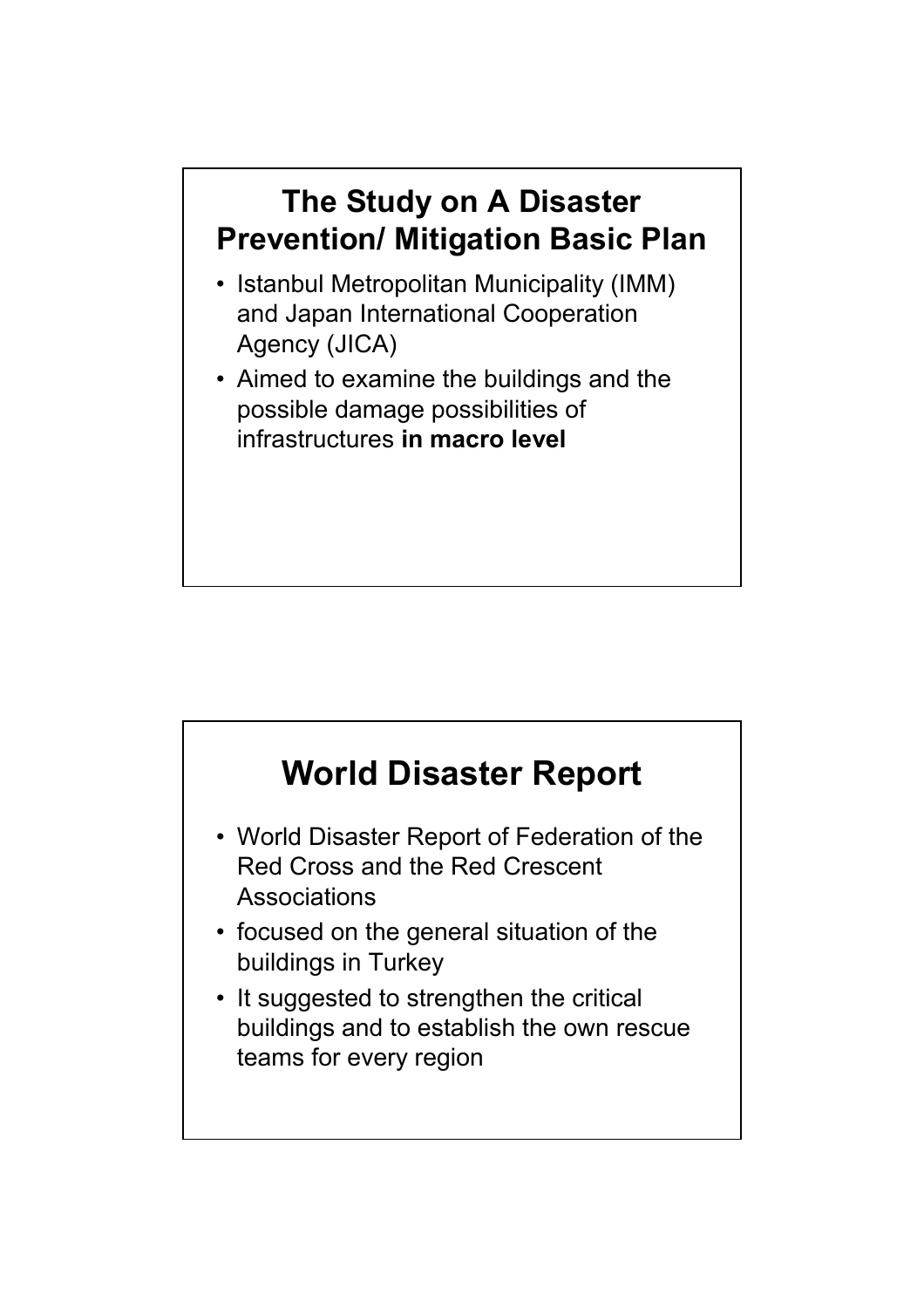## **The Earthquake Risk Analyses**

- Carried out by Bogazici University and supported by American the Red Cross
- the earthquake risk was defined in a macro level
- building count, ground condition, some properties in the sub-areas etc. Data used for the definition of earthquake scenarios

### **Istanbul Earthquake Master Plan (IEMP)**

- Started in 2002 and completed at the end of 2003
- Carried out by coordination of 4 universities (YTU, BU, METU, ITU) for stanbul Metropolitan Municipality
- Main scope is to reduce the damage effect of a possible earthquake in Istanbul
- Secondary scope is improving the quality of natural and urban environment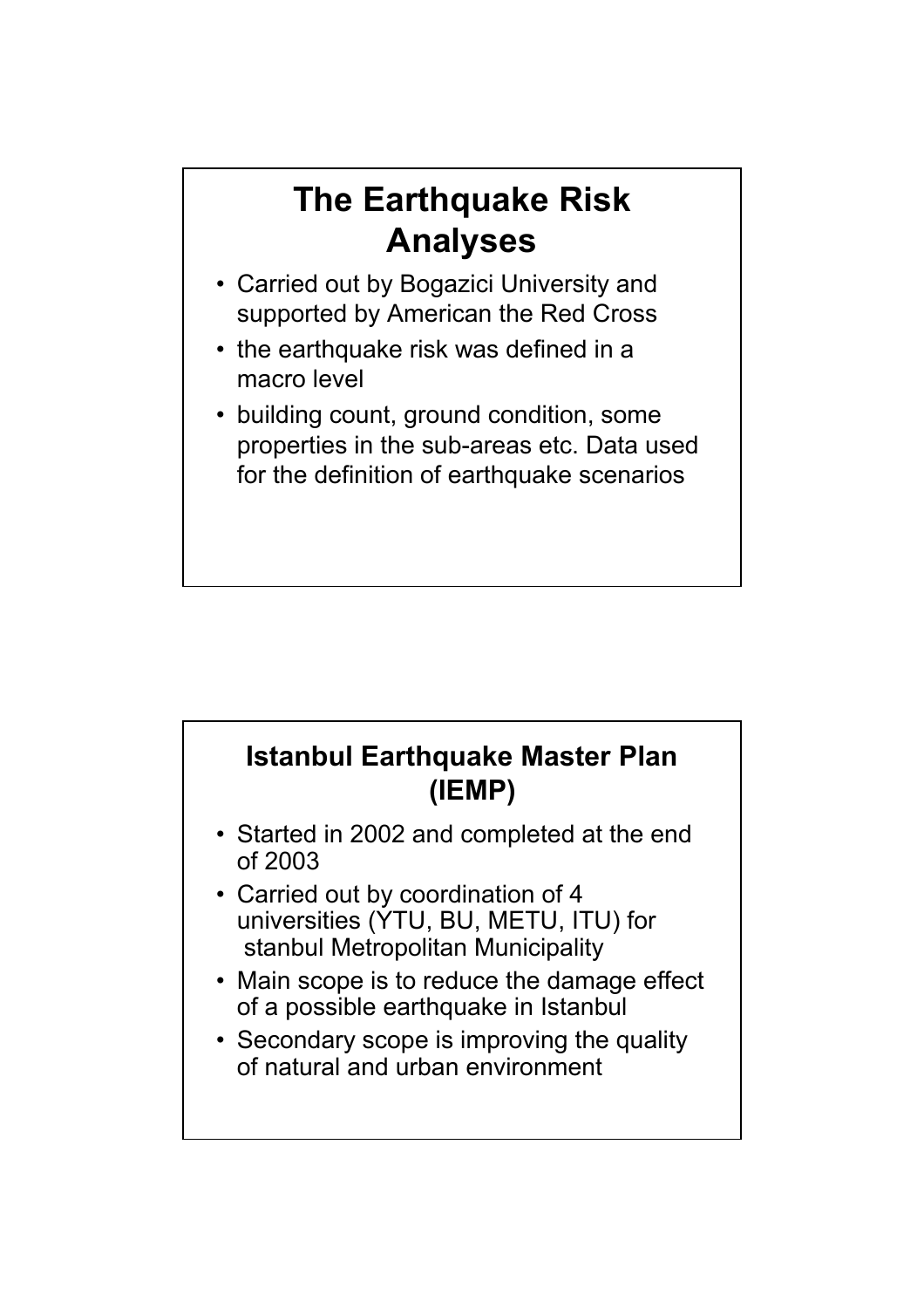# IEMP Strategies

- Defining the new planning level as "National Spatial Strategy Plan" for Turkey's planning system in order to define the spatial basis of the developments of social and economical.
- It is necessary to make a specific region plan for Istanbul Metropolitan Area. In this context, developing a complete model around all existing local plans for Istanbul.
- Preparing Istanbul Metropolitan Area Master Plan and IDERSP using the maps showing the physical, cultural and natural thresholds which are prepared by specialist organizations.

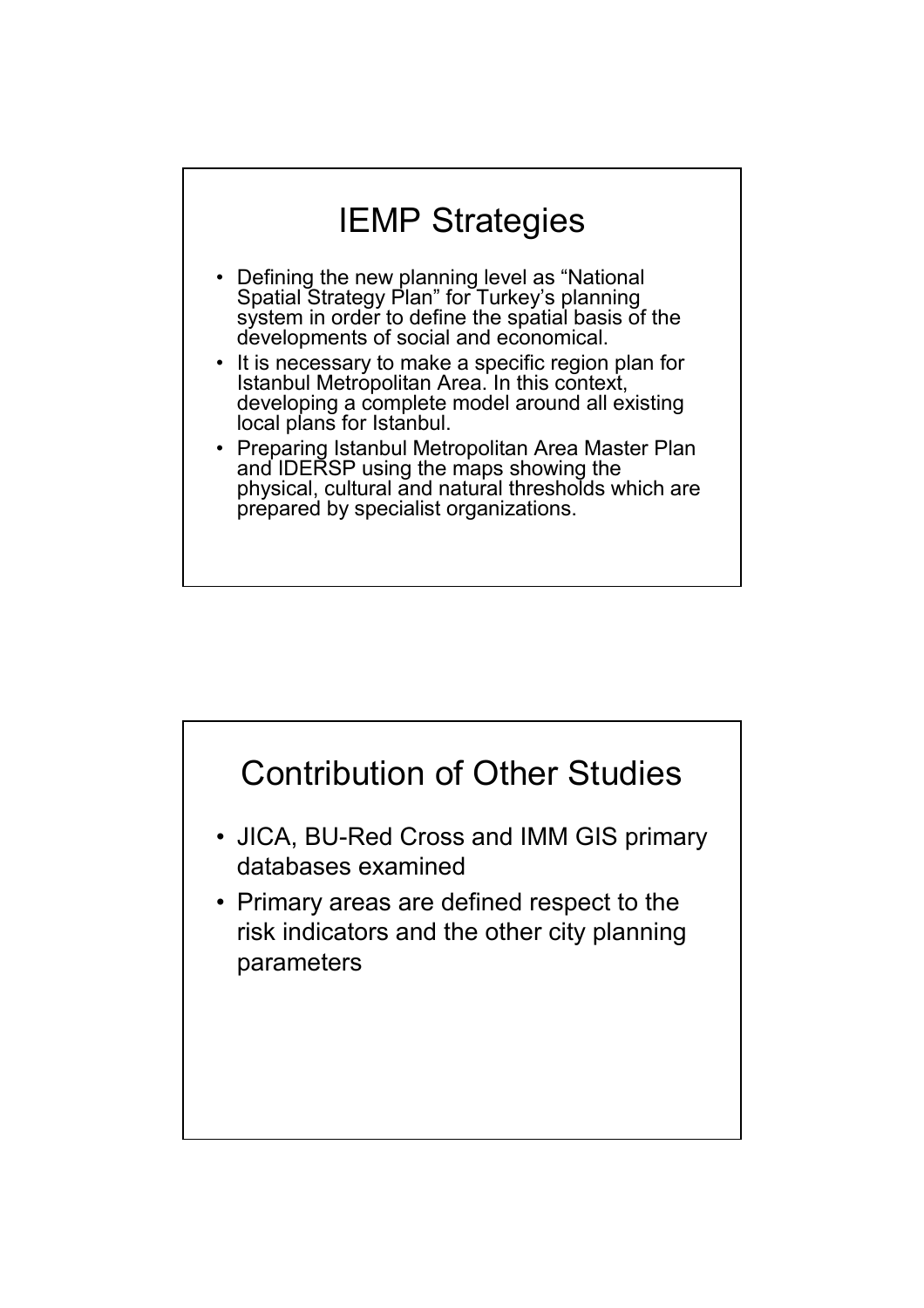

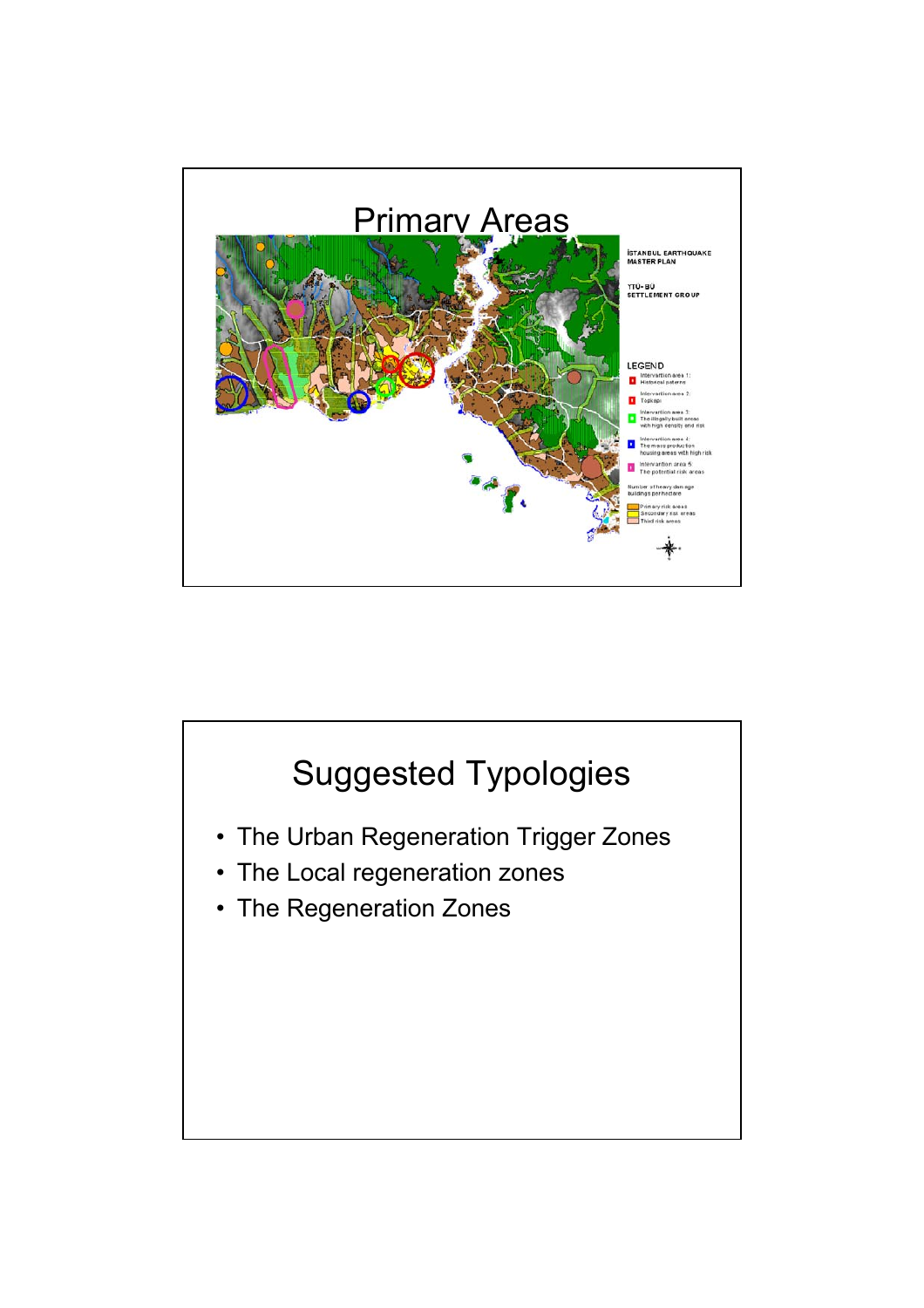

The project also includes some suggestions for the constitutional, developmental, urbanization and local administration laws

- Organization and responsibilities
- Planning
- Building

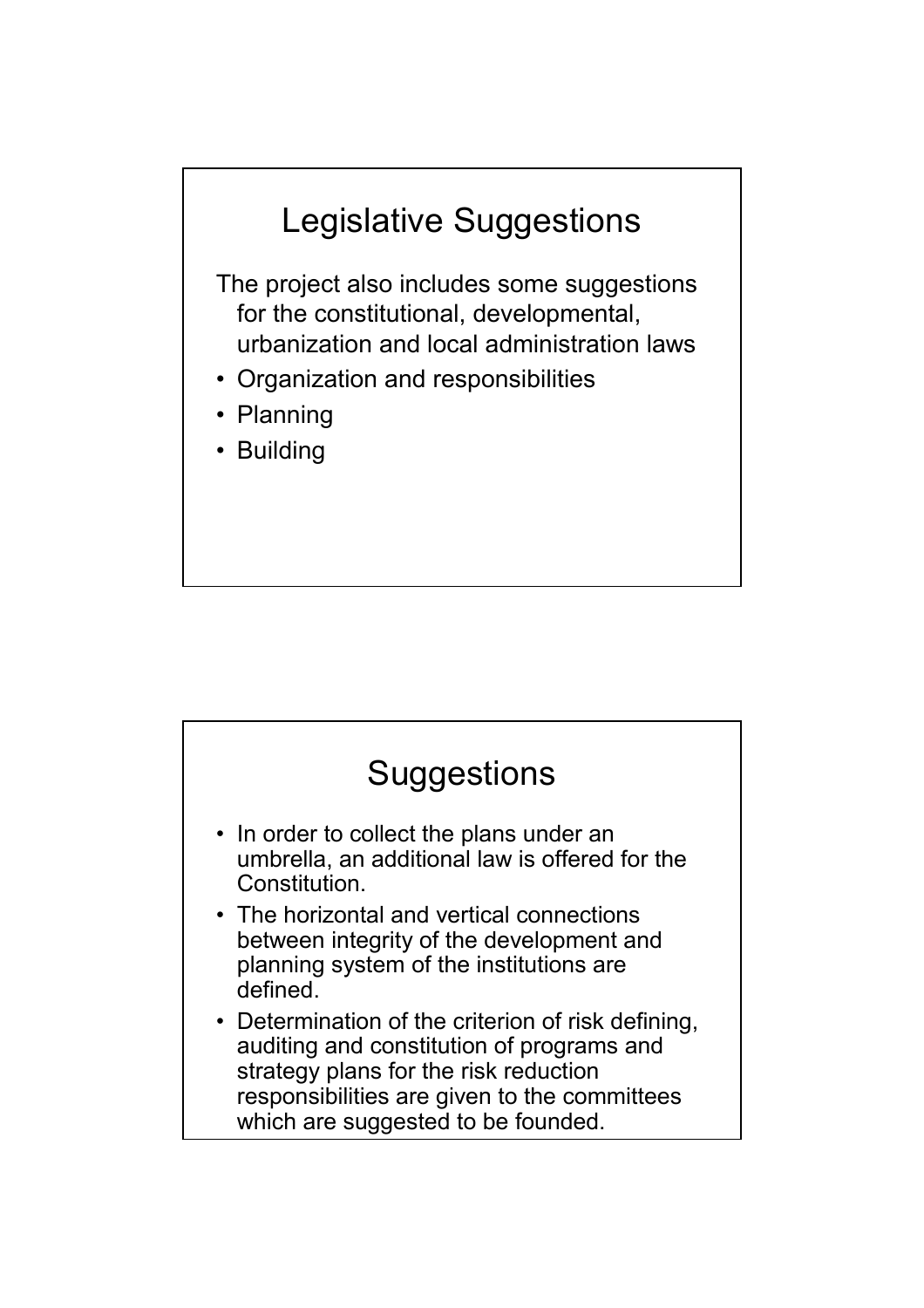